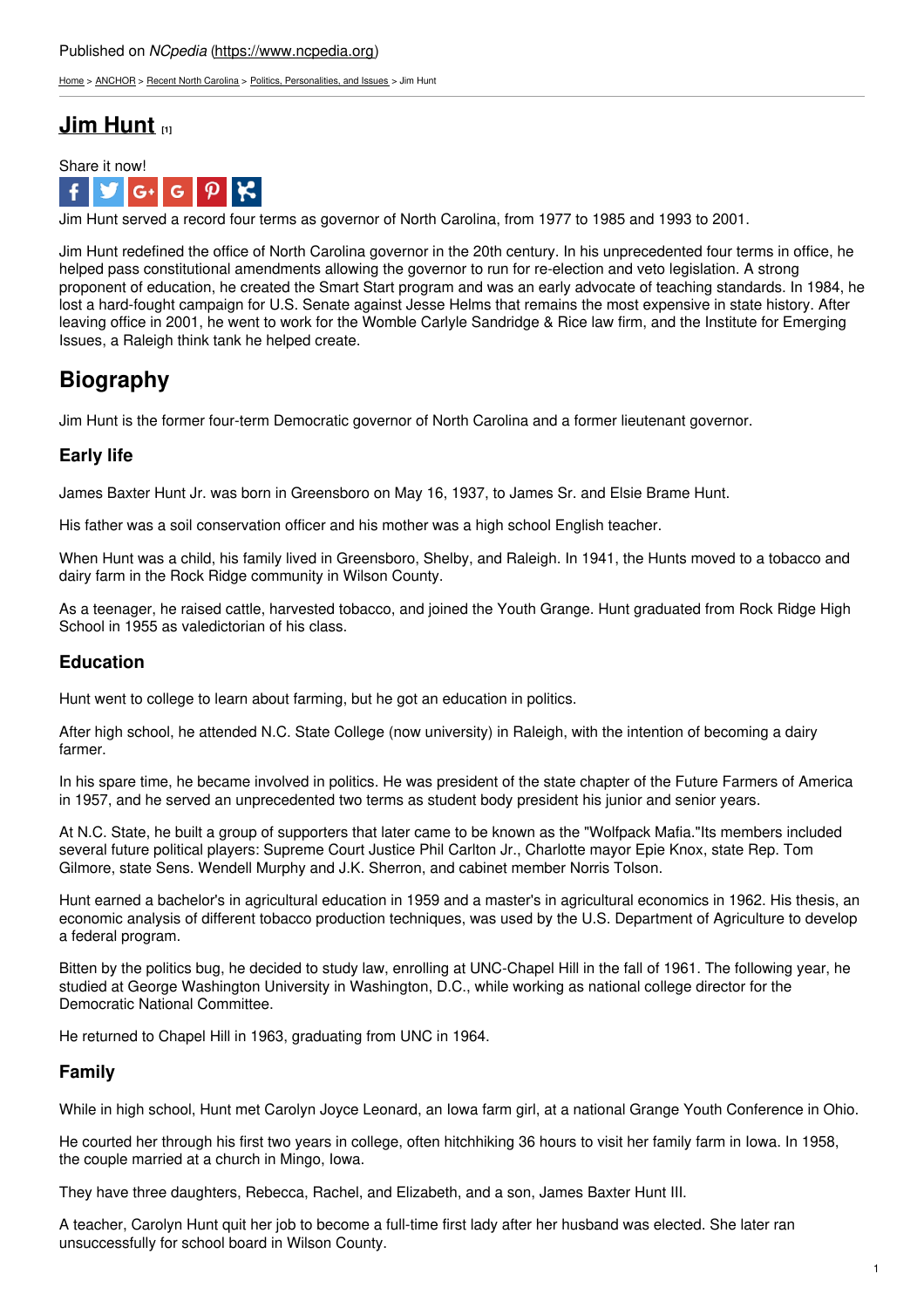#### **Professional career**

In law school, Hunt worked for the campaign of federal judge Richardson Preyer, who ran unsuccessfully for the Democratic gubernatorial nomination.

After failing the bar exam, Hunt moved with his wife and daughter to Nepal, where he worked as an economic adviser for the Ford Foundation for two years.

In 1966, he passed the bar exam on his second try and joined a law practice in Wilson.

In 1968, Hunt was elected president of the Young Democrats Club. In 1970, he was appointed chairman of a commission to review Democratic Party rules by Gov. Bob Scott, gaining statewide exposure to key party members.

### **Lt. Governor '73-'77**

After rejecting a run for governor, Hunt ended up with more power as the state's No. 2.

He was elected lieutenant governor in 1972 with the support of former Gov. Terry Sanford and his former campaign manager, Winston-Salem oil distributor Bert Bennett Jr.

With Republican Gov. Jim Holshouser in office, he was the state's highest-ranking Democrat.

As head of the state Senate, he played a key role in pushing legislation through the Democratic-controlled legislature.

Along with Holshouser, he helped pass bills requiring kindergarten and increasing teacher pay.

In 1976, he held a state conference on Sex and Violence on Television, similar to federal hearings then being held by U.S. Sen. Jesse Helms.

At the same time, he traveled the state building a network of political supporters in preparation for an eventual bid for governor.

#### **Governor '77-'81**

Hunt kicked off his campaign on April 6, 1976, in Raleigh.

He ran with the help of a grassroots organization headed by local leaders he called "keys," that was unmatched in the latter part of the 20th century in North Carolina.

In the Democratic primary, he defeated Eckerd Drugs chairman Ed O'Herron, former state Sen. George Wood, and state Sen. Thomas Strickland.

In the general election, he beat Republican Dave Flaherty, former secretary of the state Department of Human Resources, winning 65 percent of the vote.

His first act in office was to order high-level appointees to sign a code of ethics that required financial disclosure, a first in North Carolina. He appointed Chapel Hill Mayor Howard Lee as the first black Cabinet secretary in state history.

He later established a reading program in first through third grades, limited class size to 26 students and pushed for the creation of the N.C. School of Science and Mathematics in Durham.Despite intensive lobbying, he twice failed to persuade the legislature to approve the Equal Rights Amendment. However, he led a successful push to amend the state constitution so that governors could serve two terms.

#### **Governor '81-'85**

In the 1980 Democratic primary, Hunt defeated former Gov. Bob Scott, a one-time ally who had grown disaffected by some of his conservative stands.

In the general election, he faced Republican state Sen. I. Beverly Lake Jr., a former Democrat who had the backing of the National Congressional Club, a conservative organization that pioneered direct-mail fundraising for U.S. Sen. Jesse Helms.

Hunt won in a landslide, picking up 65 percent of the vote in a year that otherwise trended Republican in North Carolina and across the country.

In his unprecedented second term, he persuaded the legislature to raise the gas tax by three cents to pay for new roads despite tough opposition.

On his third try, he failed to get the Equal Rights Amendment passed in 1982.

#### **Senate Campaign '84**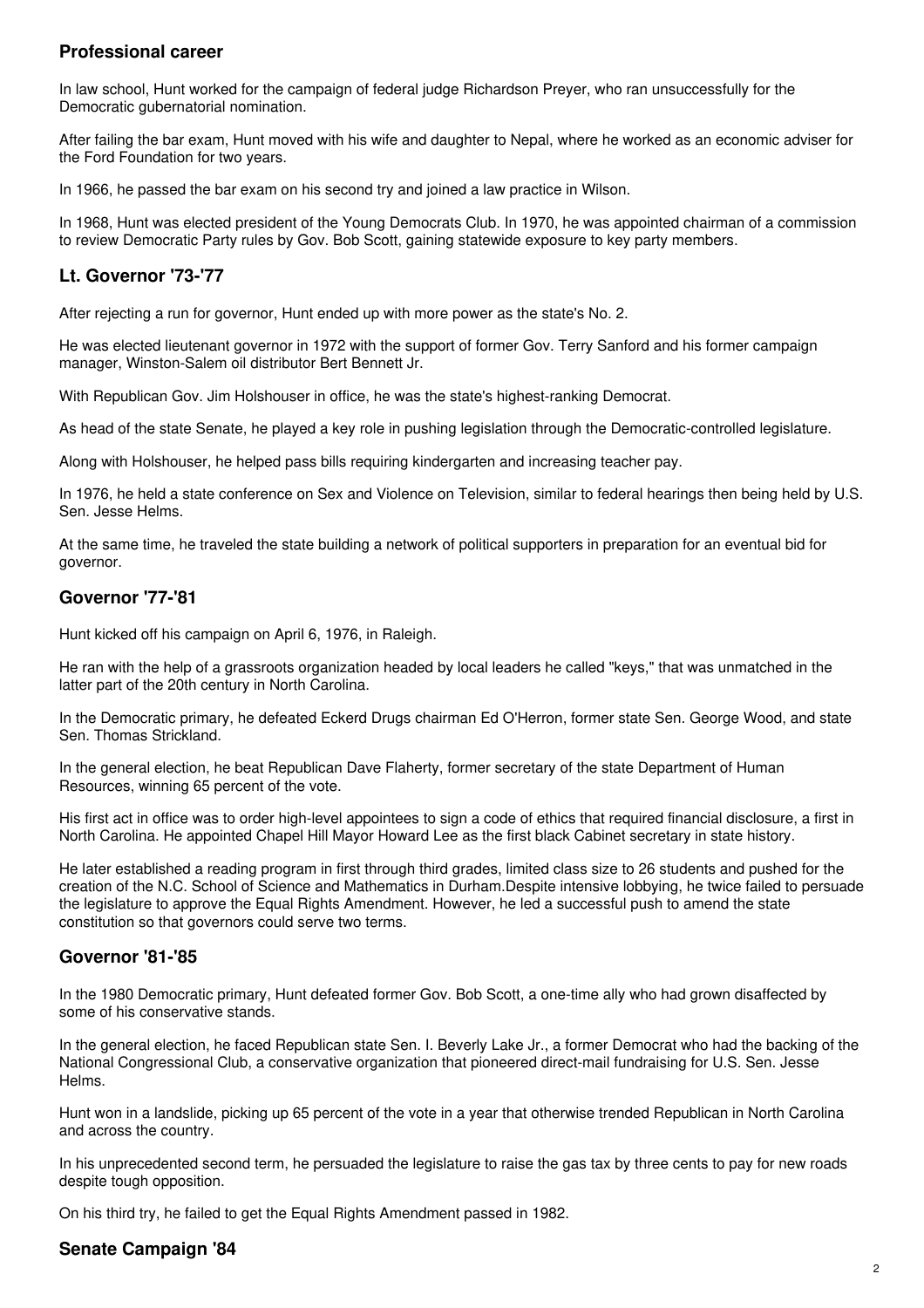As he prepared to leave office in 1984, he campaigned for the U.S. Senate against incumbent Sen. Jesse Helms, then in his second term.

It was characterized as the second most important race in the country, after President Ronald Reagan's face-off with Walter Mondale.

Helms attacked Hunt for supporting legislation to make Martin Luther King Jr.'s birthday a national holiday and for increasing the gas tax, among other things. He also attacked Hunt for being a fence-sitter with the slogan, "Where do you stand, Jim?"

In all, the campaign cost \$26.3 million -- making it the most expensive Senate race in Tar Heel history. Helms won by 52 percent.

It was Hunt's first and only political defeat. Afterward, he joined Poyner & Spruill, a Raleigh law firm, and worked on recruiting new businesses to North Carolina.

In a 1987 piece, Washington Post columnist David Broder said that if Hunt had won, he would be "one of the favorites" in the 1988 Democratic presidential primary.

#### **Governor '93-'97**

In 1992, he ran for governor again.

Unlike his previous campaigns, Hunt ran with the help of coalitions of Democratic-leaning interest groups, including organized labor, teachers, and African-American leaders. He also reached out to executives of Charlotte banks and hightech companies in the Triangle.

In the Democratic primary, he defeated Lacy Thornburg, then the state's attorney general.

He was then elected over Republican Lt. Gov. Jim Gardner, 53 to 43 percent. Libertarian Scott McLaughlin won 4 percent.

In office, he persuaded the legislature to create Smart Start, a public-private partnership that serves children from birth to age 5, and implemented a Work First welfare reform package.

#### **Governor '97-'01**

In 1996, he was re-elected over Republican state Rep. Robin Hayes, 56 to 43 percent. Libertarian Scott Yost and Natural Law Party candidate Julia Van Witt received around 1 percent of the vote.

On the same ballot, voters also approved a constitutional amendment -- promoted by Hunt, Hayes, and four previous governors -- giving the governor the power to veto legislation.

Previously, North Carolina had been the only state in the country without the veto. Despite his work on the amendment, Hunt never vetoed any legislation.

Before leaving office, he helped create Centennial Campus, a research park at N.C. State, from land that had been a part of the Dorothea Dix state mental hospital.

In 2000, it was estimated that he appointed at least 12,000 people to state boards and commissions.

#### **Post-political career**

Though he no longer holds elected office, Hunt remains influential in state politics.

After leaving office in January of 2001, he went to work for the Raleigh office of Womble Carlyle Sandridge & Rice, a Winston-Salem-based law firm. He uses his office in the Wachovia Building downtown to network with business and political leaders.

Hunt often meets with his successor, Gov. Mike Easley, to give advice and ideas. He also has ties to the two Democratic candidates for governor in 2008: State Treasurer Richard Moore served as secretary of crime control and public safety under him, while Lt. Gov. Beverly Perdue was a key liaison in the Senate.

Political observers speculate that he would have served as education secretary if either Al Gore or Jim Kerry had won their presidential campaigns.

#### **Public policy issues**

Hunt also remains involved in public policy.

He still works with the Institute for Emerging Issues, a think tank based at N.C. State which grew out of an annual conference he started in 1985.